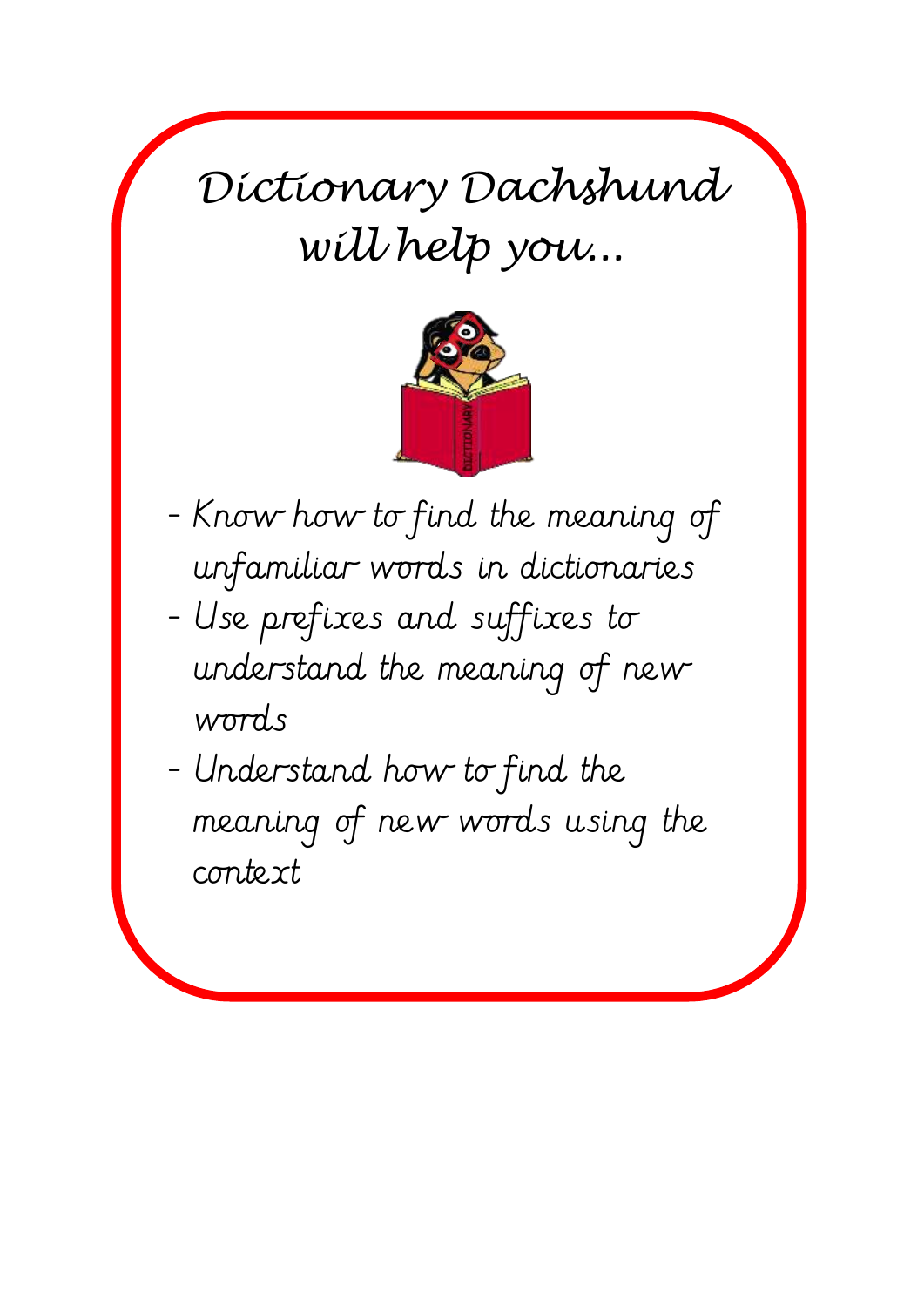## *Literal Lion will help*

*you...*



- Skim and scan to find the answer in a text

- Retrieve information from a non-fiction text
- Retrieve information from a fiction text

- Take a quote directly from the text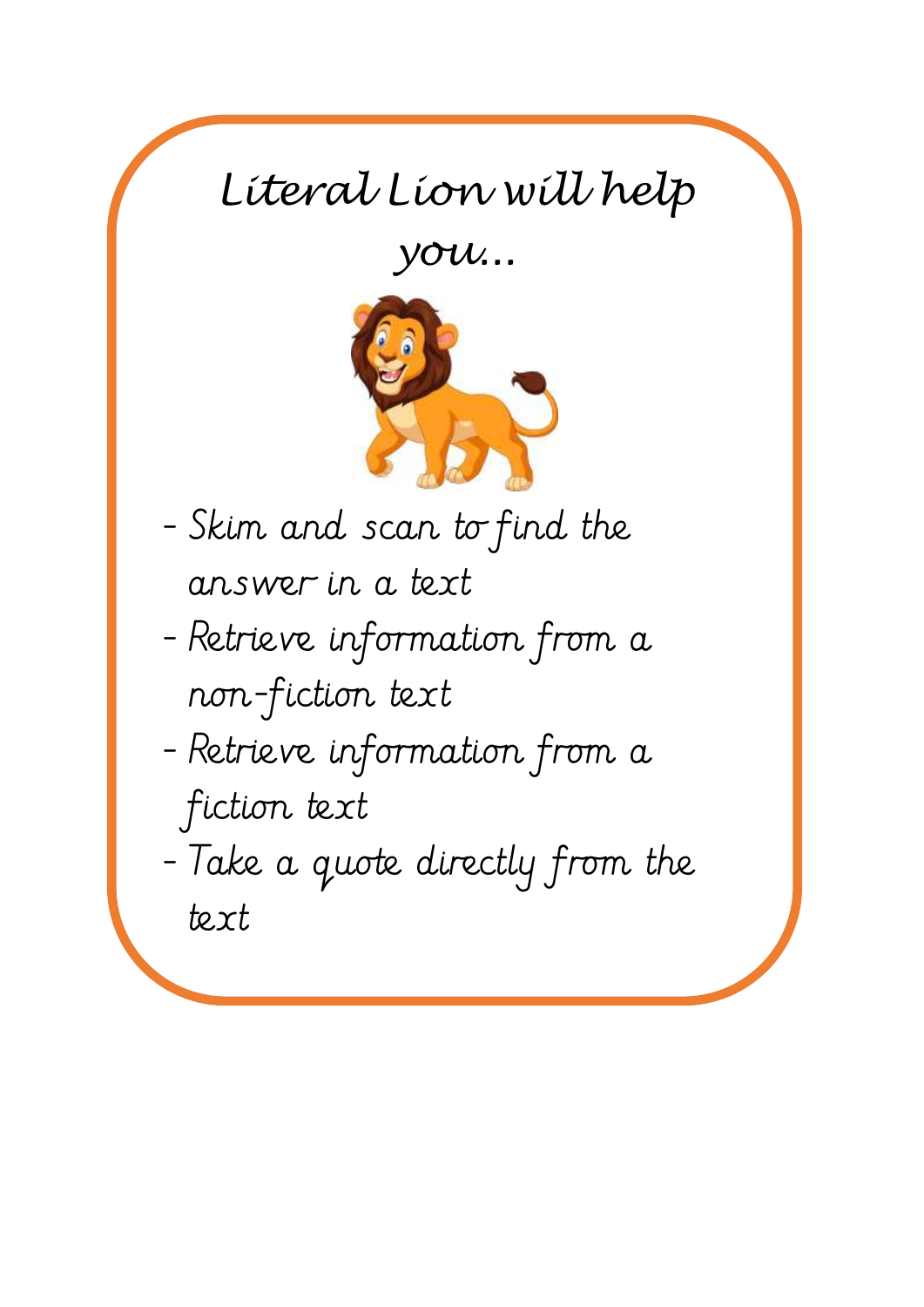*Summarising Skunk will help you...*



-Identify the key points of a text -Order events which have happened in the text -Summarise key ideas and themes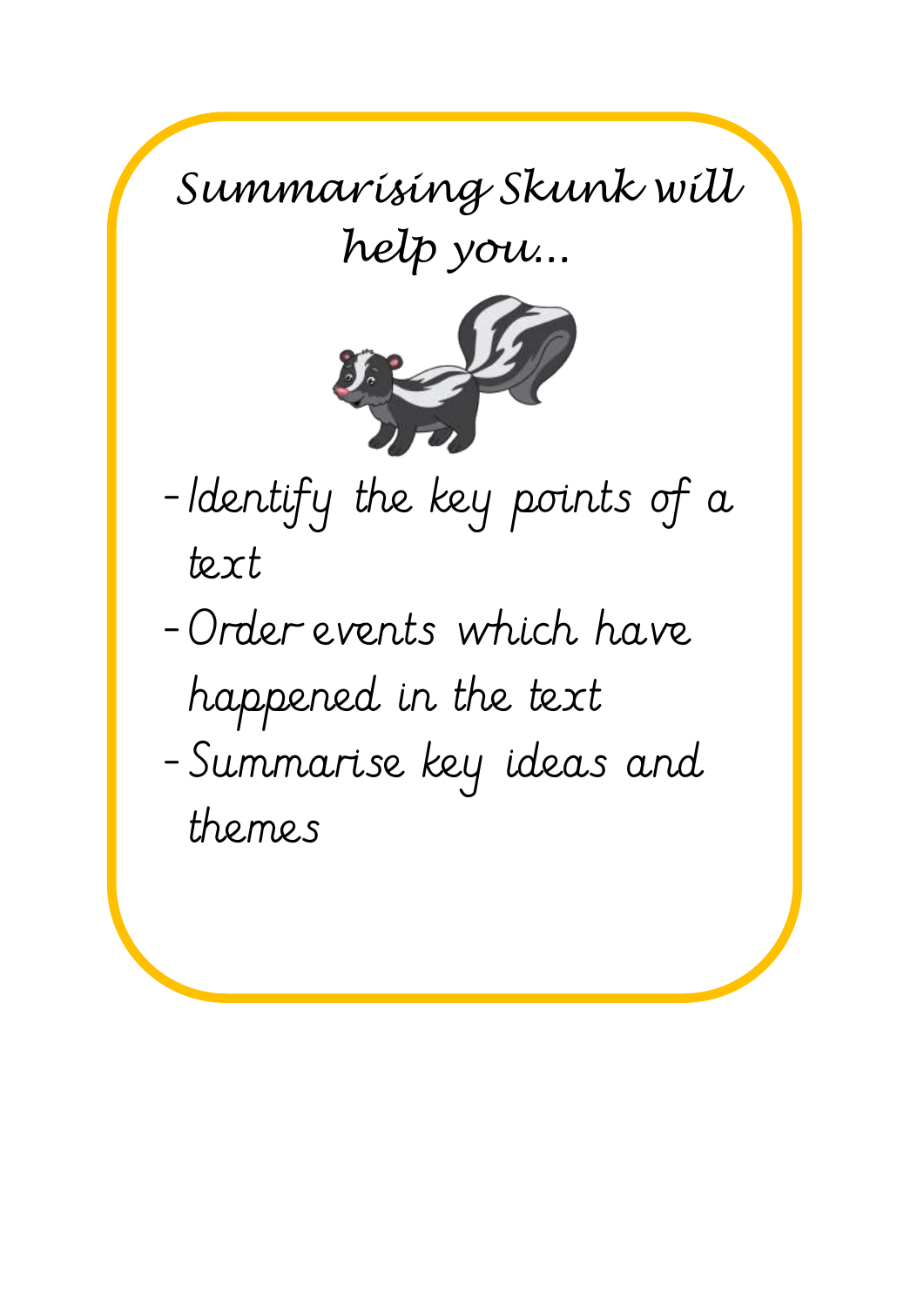## *Inferring Ibex will help*

*you...*



- Use clues in the texts to learn more information

- Understand how characters are feeling
- Understand characters' thoughts
- Explain why characters have acted in a specific way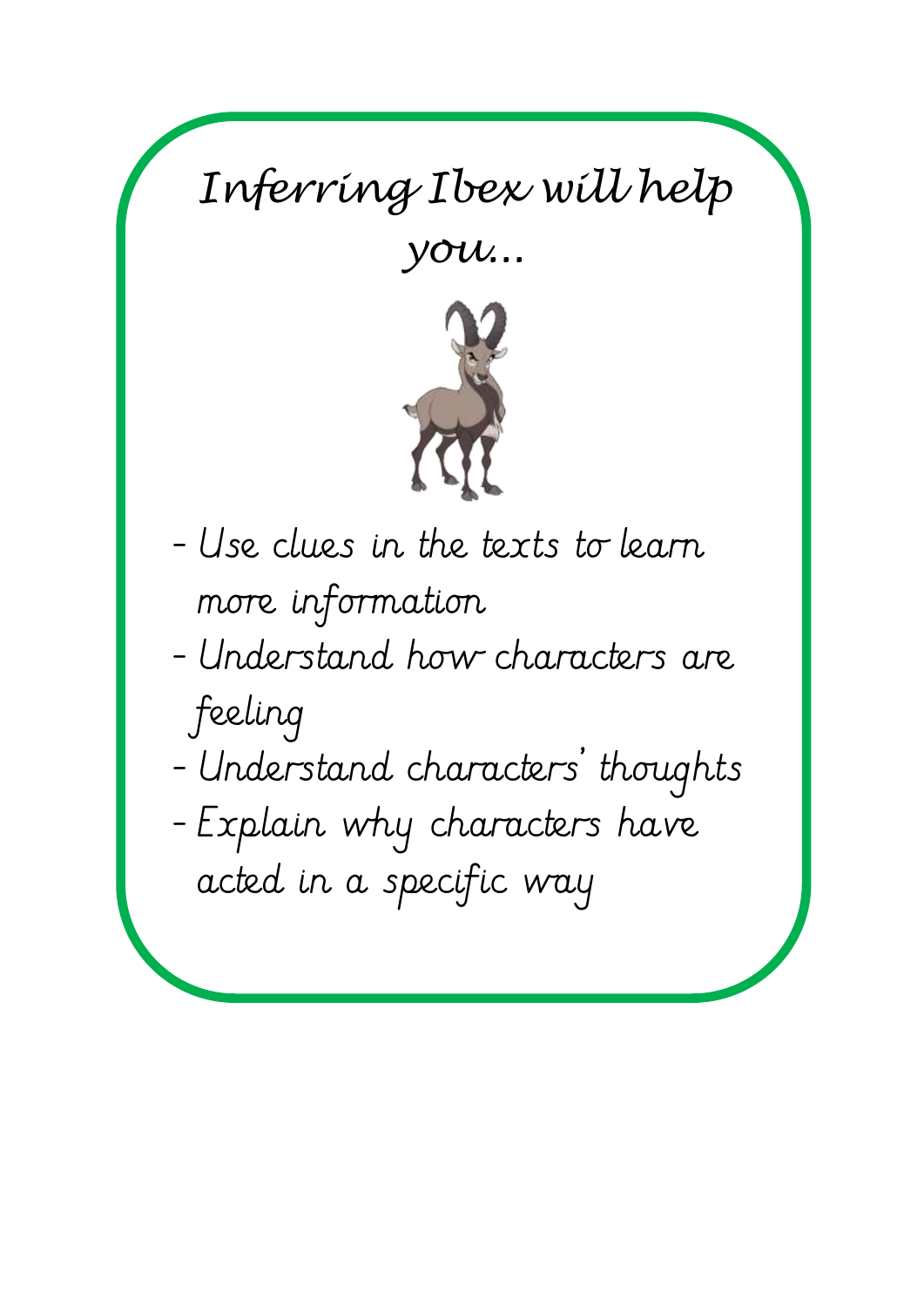*Predicting Possum will help you...*



- Understand what a front cover can tell you
- Understand what a blurb can tell you
- Think about what might happen next in a text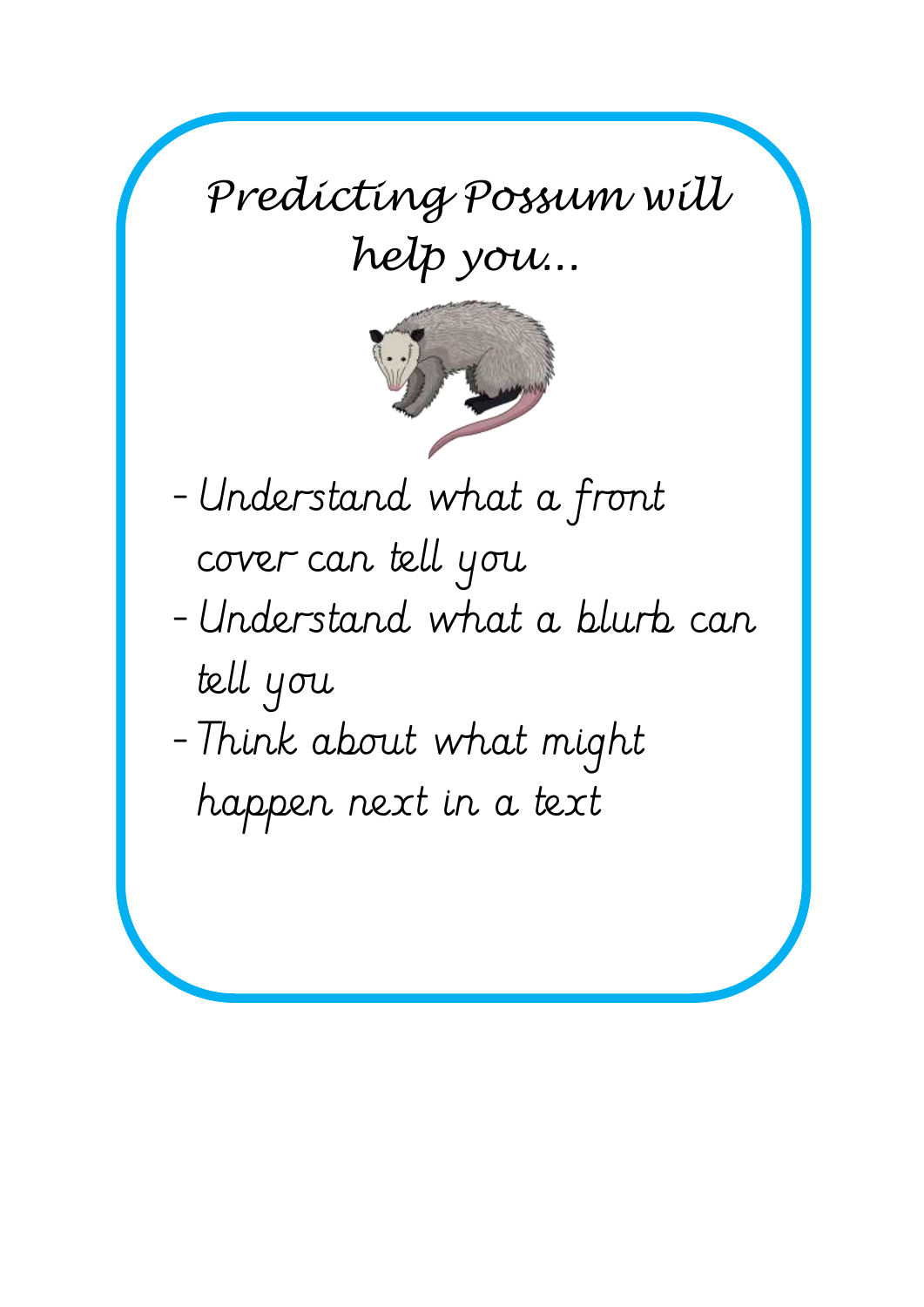*Authorial Aardvark will help you...*



- *-* Identify features of fiction and non-fiction texts
- *-* Understand how language is used to build an image
- *-* Understand how the structure, layout and presentation of a text effect the reader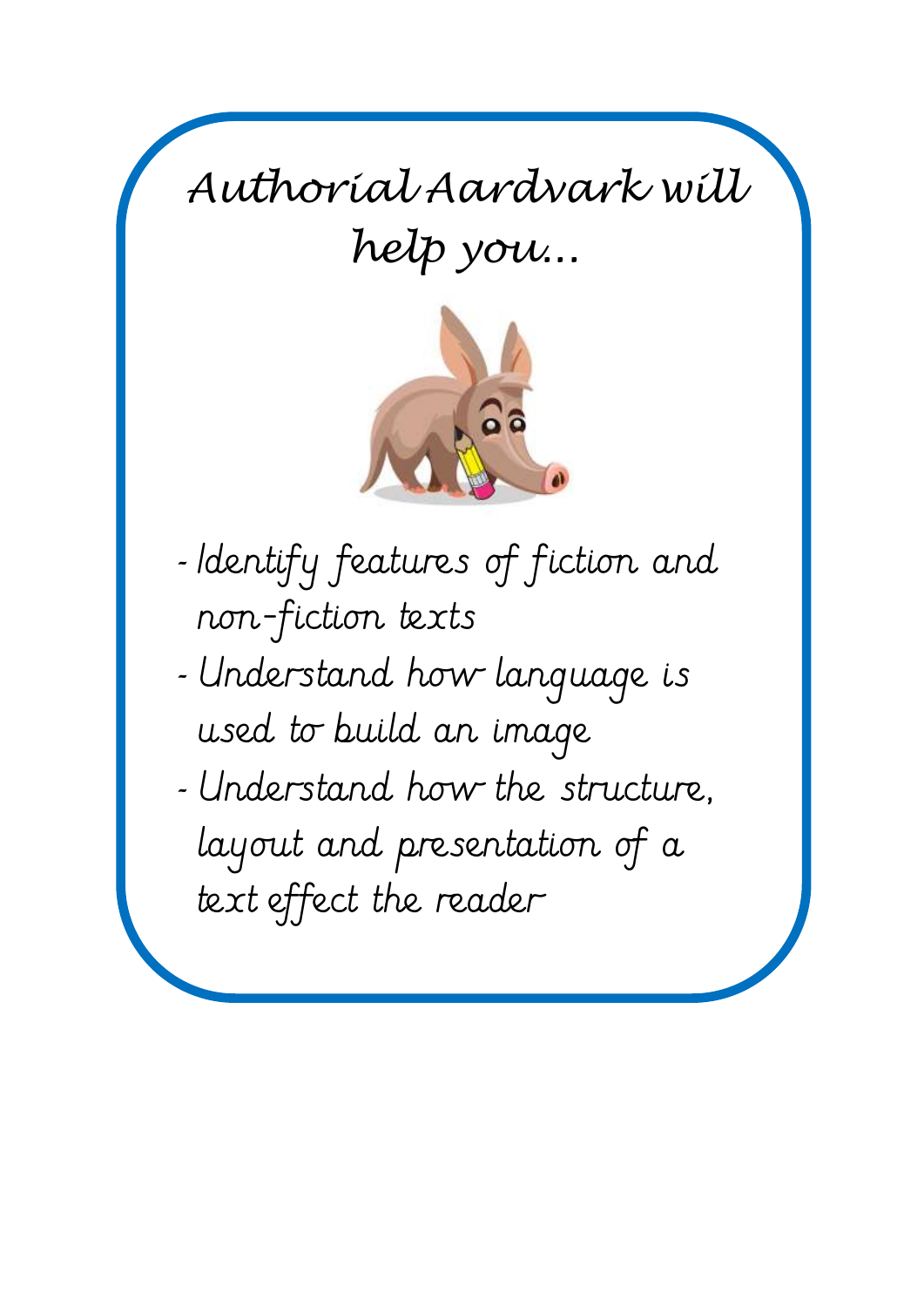*Comparing Chameleon will help you...*



- Identify features across text types and think about how they are different - Understand why texts are structured in different ways